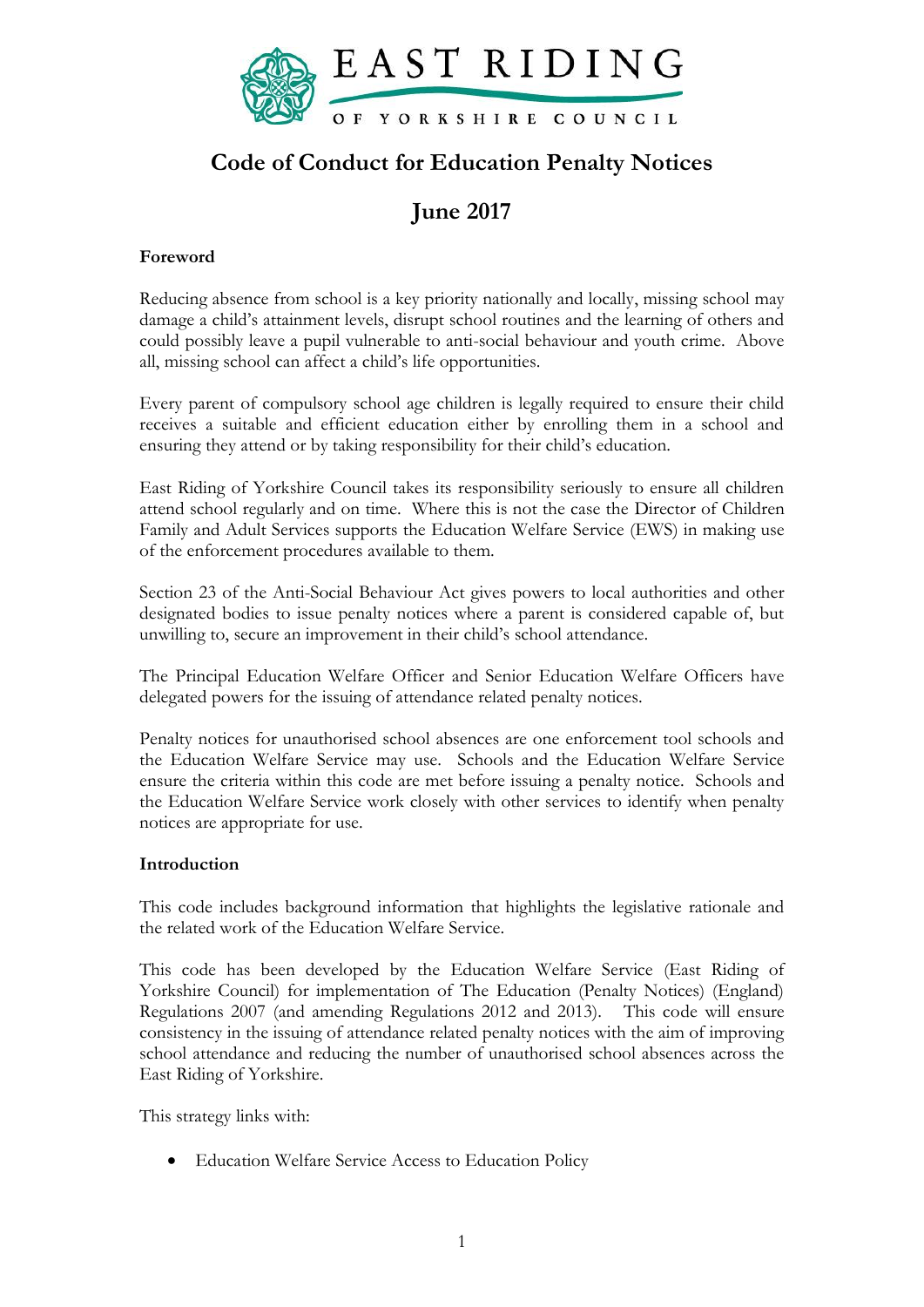- The primary school Behaviour and Attendance Partnership and secondary schools 'Absence from School for Exceptional Circumstances' policy and procedures
- East Riding of Yorkshire Council's Pledge to Looked After Children

#### **Definitions**

**Parent** - Anyone who has parental responsibility for the child and/or any adult with day to day care and responsibility.

<sup>1</sup> A "parent" is defined as "...any person who, although not a natural parent, has care of a child or young person. Having care of a child or young person means that a person with whom the child lives and who looks after the child, irrespective of what their relationship is with the child, is considered to be a parent in education law". Section 576 of the Education Act 1996.

**Compulsory School Age** - A child becomes of compulsory school age on the first day of term following their fifth birthday and ceases to be of compulsory school age on the last Friday in June in the academic year of their sixteenth Birthday.

**Suitable Education** - Education which is suitable according to a child's age, ability and aptitude and to any special educational needs the child may have either by regular attendance at school or otherwise and:

- a) prepares the child for life in modern civilised society; and
- b) enables the child to achieve their full potential (Harrison and Harrison v Stevenson, Worcester Crown Court, 1981)

**Regular Attendance** – is defined by the Supreme Court as 'in accordance with the rules prescribed by the school' This means attending on every occasion available unless authorised by the Head teacher.

**Efficient Education** – is defined in case law as an education that 'achieves that which it sets out to achieve'.

**Full Time Education** - Normally means attendance between 21 and 25 hours a week depending on the age of the child. Ofsted previously recommended provision as:

Key Stage 1 - 21 hours per week Key Stage 2 - 23.5 hours per week Key Stage 3 - 24 hours per week Key Stage 4 - 25 hours per week

**Penalty Notice** – Fine, at a rate determined by the Government which is increased if not paid within 21 days, imposed for unauthorised absence from school.

**Authorised Absence** - Absence from school authorised by the Head Teacher.

**Unauthorised Absence** - Absence from school that is not authorised by the Head Teacher.

**Academic Year** - A 12 month period commencing in September and ending in August.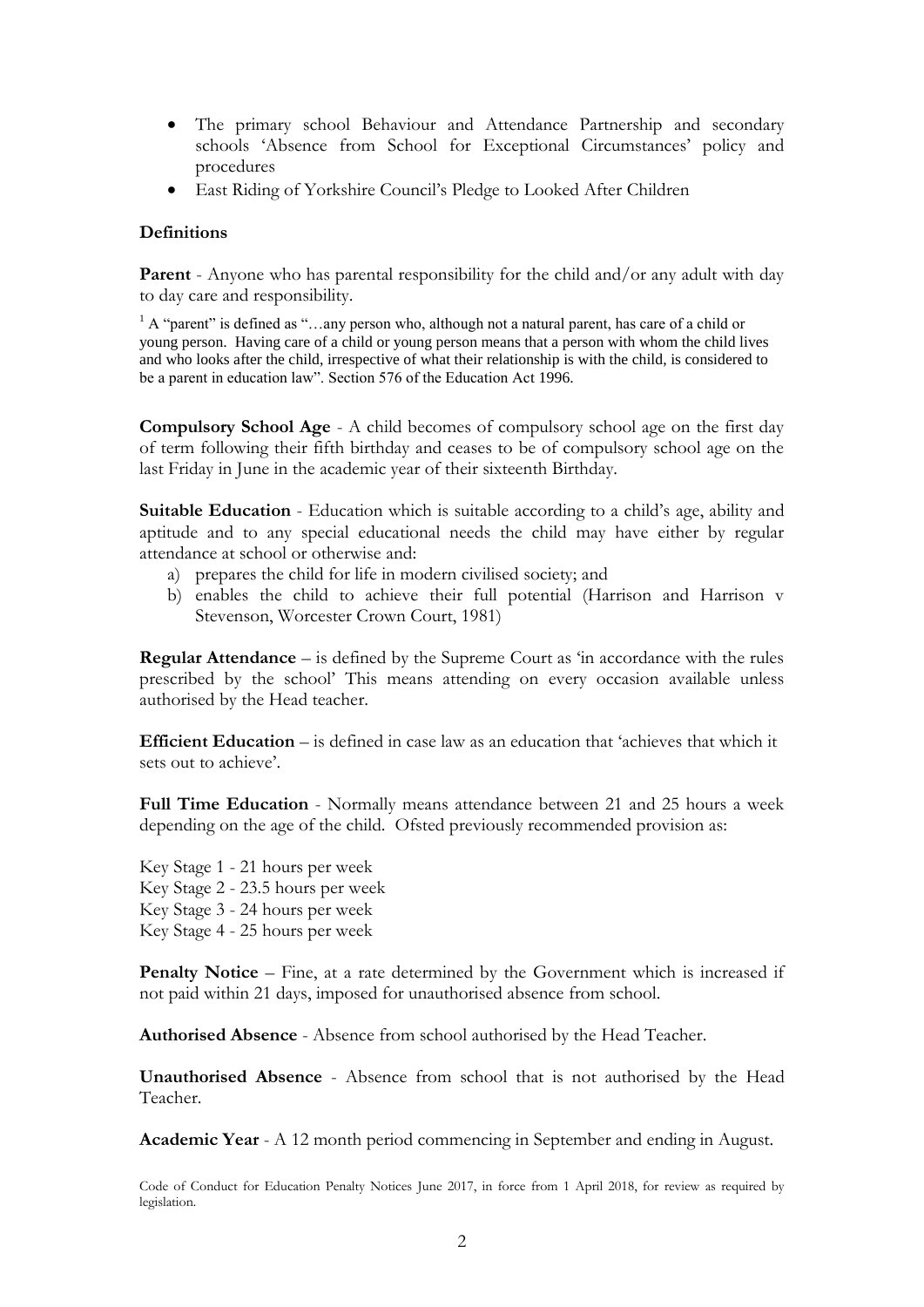**Punctual Attendance** - Arrival at school before the attendance register closes for the session, usually half an hour after the start of the school day or afternoon session.

**Session** - Each school day contains two sessions, the first session being the morning and the second session being the afternoon. Schools must provide 380 sessions (190 days) per year.

Fixed Term Exclusion - A set period of time that a pupil must not attend school due to a breach of the school's behaviour policy.

**Permanent Exclusion** - A pupil is permanently excluded from a school following a serious breach of the school's behaviour policy, and cannot return to the school.

Section 103 of the Education and Inspection Act 2006 places a duty on parents to ensure their child, if excluded from school and within the first five days of this exclusion, is not out in a public place. Section 105 allows for a penalty notice to be issued to a parent guilty of an offence under Section 103.

#### **Vision**

It is our vision that children of compulsory school age attend school regularly and on time and do not accrue unauthorised absences from school during their academic career. This will ensure children reap the optimum benefit from the education provided by schools in East Riding of Yorkshire.

#### **Penalty notices**

Head Teachers are able to authorise absence only in exceptional circumstances in line with The Education (Pupil Registration) (England) (Amendment) Regulations 2013. These exceptional circumstances are outlined in the 'Absence from School for Exceptional Circumstances', primary behaviour and attendance partnership policy and secondary schools procedures

Where a Head Teacher does not authorise an absence a penalty notice may be issued if, there are no previous unpaid penalty notices which have resulted in prosecution and/or historic prosecution for irregular school attendance. Penalty notices were introduced as an alternative for prosecution and in such cases as described, has not acted as a deterrent.

A head teacher may authorise a deputy or assistant head teacher to issue penalty notices but a head teacher may not authorise any other member of staff to issue penalty notices.

Our priorities are to:-

- Provide a consistent approach to the issuing of penalty notices across East Riding of Yorkshire.
- Decrease the number of school days lost due to unauthorised absences within East Riding of Yorkshire.
- Improve the overall attendance of young people attending schools in East Riding of Yorkshire.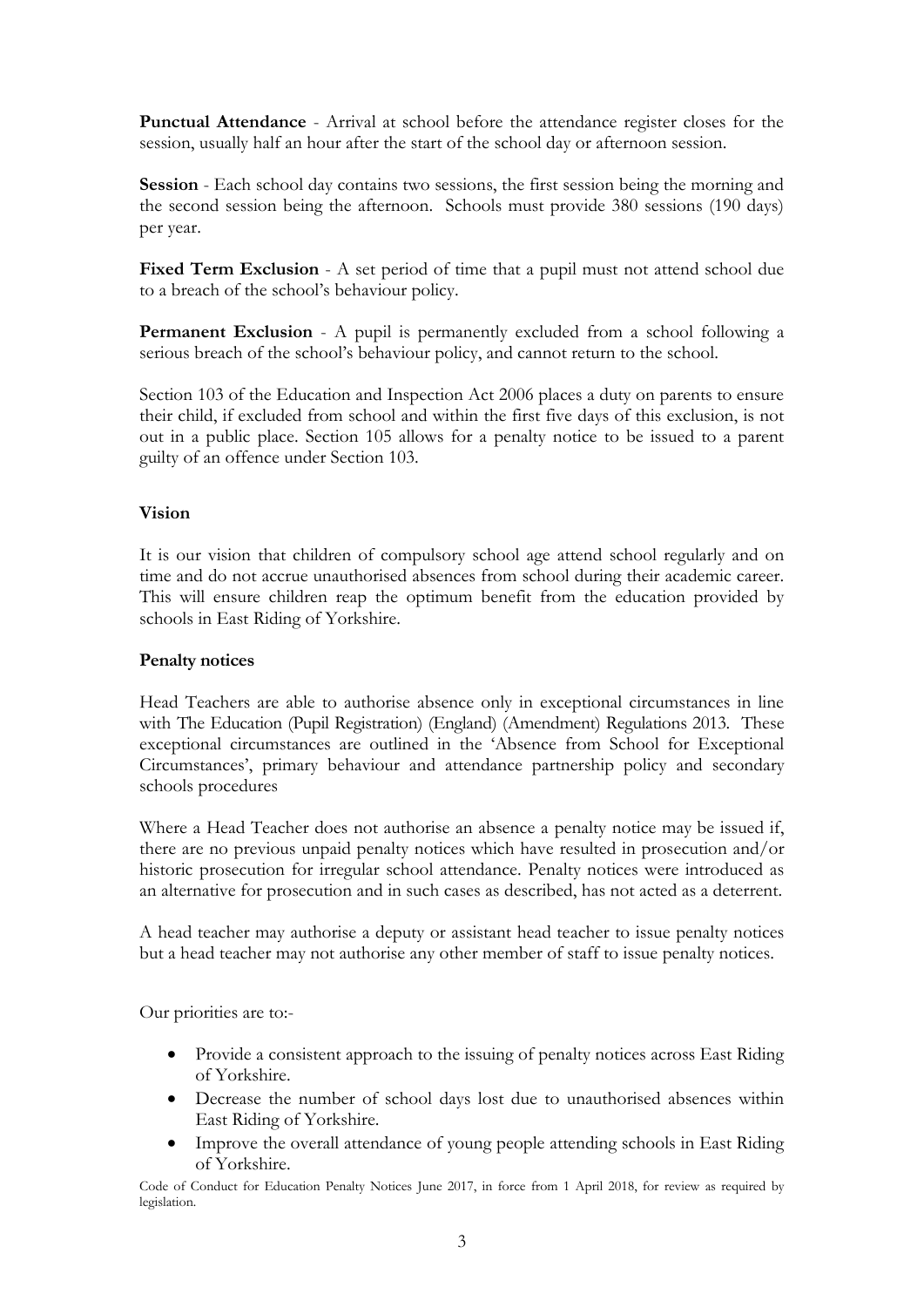- Improve attainment at KS2 and KS4 through regular attendance.
- Continue to improve the administrative processes involved in issuing penalty notices.
- Work closely with the local authority legal services to ensure a streamlined procedure to deal with non-payment of penalty notices.

#### **Description of Development of the Code of Conduct for Education Related Penalty Notices**

This code was developed by the Education Welfare Service and is based on legislation and guidance provided by the Government and The East Riding of Yorkshire 'Absence from School for Exceptional Circumstances Policy'. This policy was developed by working groups of the primary and secondary school behaviour and attendance partnerships and consulted on by all schools. This was supported by officers from the local authority and sent to every school in East Riding of Yorkshire to be considered and adopted by governing bodies.

#### **Implementation and Resources**

The Principal Education Welfare Officer and Senior Education Welfare Officers have delegated responsibility for the issuing of penalty notices. The case work created by this process and any resulting prosecution is managed by the Senior Education Welfare Officers.

Income from penalty notices issued in line with this Code of Conduct will be used to fund the administrative costs of the scheme.

| A Penalty Notice may be issued in the Is a warning given?                                                                                                                                                                                                                               |                                                                                                                                                                                                                                                                                                                                                                                                          |
|-----------------------------------------------------------------------------------------------------------------------------------------------------------------------------------------------------------------------------------------------------------------------------------------|----------------------------------------------------------------------------------------------------------------------------------------------------------------------------------------------------------------------------------------------------------------------------------------------------------------------------------------------------------------------------------------------------------|
| following circumstances                                                                                                                                                                                                                                                                 |                                                                                                                                                                                                                                                                                                                                                                                                          |
| 1. Unauthorised absence from school, where<br>a pupil has accrued 10 or more unauthorised<br>absence sessions (two sessions per school<br>day) spread over a 13 week period.                                                                                                            | A formal warning is issued to inform parents that<br>if further unauthorised absences occur within the<br>following 15 school days from the date of the<br>letter a penalty notice will be issued.                                                                                                                                                                                                       |
| 2. Unauthorised absence from school, where<br>a pupil has accrued 10 or more consecutive<br>unauthorised absence sessions (two sessions<br>per school day) and the parent did not follow<br>the schools request for 'Absence from<br>School in Exceptional Circumstances'<br>procedure. | Parents will be made aware of the school's policy<br>by the school in the school's newsletter. This is<br>the warning of potential liabilities for penalty<br>notices.                                                                                                                                                                                                                                   |
| 3. Where a parent takes their child out of<br>school for an unauthorised term time holiday<br>and the pupil accrues 10 or more consecutive<br>unauthorised absence sessions (two sessions<br>per school day)                                                                            | should follow the procedure<br>Parents<br>for<br>requesting exceptional leave set down by their<br>child's school. Parents will be made aware of the<br>school's policy by the school; this may be in the<br>school's newsletter but will also be included on<br>the 'Absence from School for Exceptional<br>Circumstances' request form. These are the<br>warnings of potential liabilities for penalty |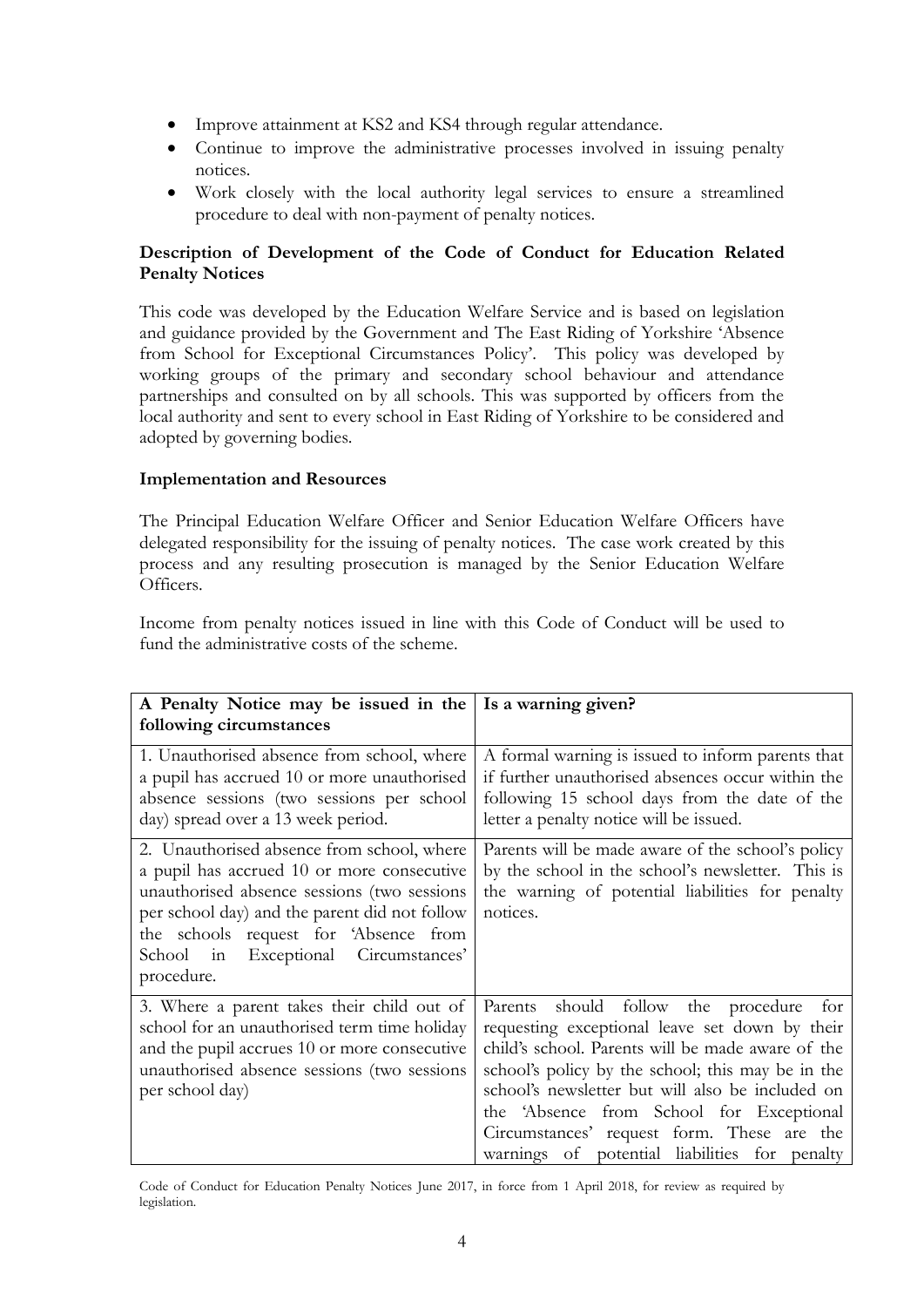|                                                                                                                                                                                                                                                                                        | notices.                                                                                                                                                                                                                                                                                                                            |
|----------------------------------------------------------------------------------------------------------------------------------------------------------------------------------------------------------------------------------------------------------------------------------------|-------------------------------------------------------------------------------------------------------------------------------------------------------------------------------------------------------------------------------------------------------------------------------------------------------------------------------------|
| 4. Where a child is found by a police officer<br>or a police and community support officer,<br>unsupervised by an adult in a public place<br>during the first five days of a fixed term or<br>permanent exclusion from school.                                                         | Parents are advised in the exclusion letter sent<br>from their child's school that their child should<br>not be in a public place during the first five days<br>of the exclusion and that should their child be<br>found in a public place, a penalty notice may be<br>issued.                                                      |
| 5. Overt truancy, where a child has been<br>found out of school during school hours<br>without permission. This can be during an<br>organised truancy sweep or where found by<br>a police officer or police and community<br>support officer whilst carrying out their daily<br>duties | On receipt of a referral from the police or when<br>a child has been found truanting from school, the<br>local authority will consider the child's overall<br>school attendance. If the child has accrued 10 or<br>more sessions of unauthorised absence within<br>the last 13 weeks an immediate penalty notice will<br>be issued. |

In all of the above circumstances each parent with day to day care and responsibility will receive a penalty notice for each of their children who have accrued unauthorised absence.

In most cases (except for circumstance 4) a pupil will have accrued 10 or more unauthorised school sessions (i.e. 5 school days) within the preceding 13 week period before a penalty notice is considered.

There is no limit to the number of times a formal warning may be given of the possibility of a penalty notice being issued, though the local authority will restrict the issuing of penalty notices to two, per parent, for each of their children in any one academic year.

Each school should consider every aspect of a child's case before considering whether a penalty notice would be appropriate.

A penalty notice is sent to the parent's home address by post and instructions on the methods of payment are detailed on the invoice and accompanying letter. Payment has to be made in full as there is no provision for payment by instalments. The period for payment of the penalty notice is  $\zeta$  60 if paid within the first 21 days, increasing to  $\zeta$ 120 if paid within 28 days from the date of the accompanying letter.

After 28 days, if the fine remains unpaid, the local authority is required to consider proceedings in the Magistrates' Court against the parent for the original offence of unauthorised absence from school by the child. If proven, this can attract a range of fines up to  $f1,000$  and/or a range of disposals such as parenting orders or community sentences depending upon circumstances.

Payment of the penalty notice in full discharges the parent of the offence for the period in question and they cannot subsequently be prosecuted under other enforcement powers for the period covered by the penalty notice. However it may be the case that a prosecution might be considered for further periods of poor attendance not covered by the penalty notice, depending upon the circumstances. If this is an issue, parents are advised to work closely with their child's school and support agencies such as the Education Welfare Service.